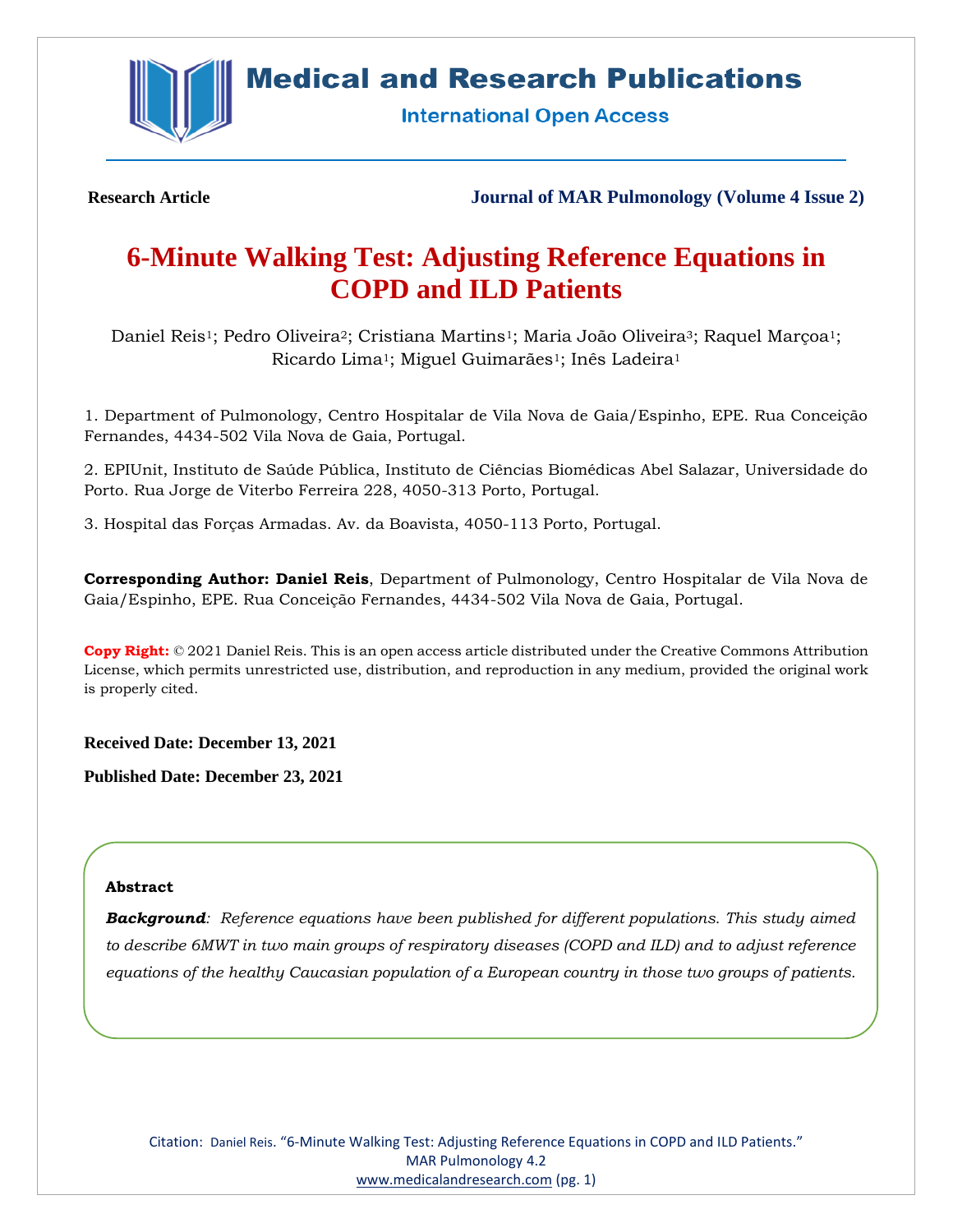*Methods: We conducted an observational prospective study that enrolled 186 patients (104 COPD patients and 82 ILD patients) who performed 6MWT between January 2019 and July 2019. Multiple regression models were studied for each group of patients.*

*Results: The mean 6MWD was 462.7 meters in COPD patients and 443.5 meters in ILD patients (p=0.159). Based on the previous multiple regression models of the healthy population, two explanatory models were developed for COPD and ILD patients. The best explanatory power both for COPD and ILD groups (26% and 55%, respectively) was: 6MWD =*  $743.2 - 3.5 \times Age - 3.1 \times$ *BMI+1.5 × ∆HR + 2.6 × Sex (COPD group); 6MWD = 642.7 – 2.8 × Age − 4.9 × BMI+3.4 × ∆HR + 70.2 × Sex (ILD group). The impact of each variable in the two groups of chronic respiratory diseases was different. The negative influence of aging is more significant in COPD patients according to the second regression model, which requires individual analysis of each group.*

*Conclusion: This study reinforces the value and validity of reference equations for the 6MWT in the assessment of specific groups of diseases such as COPD and ILD. The regression model which had the best explanatory power was similar between healthy population, COPD and ILD patients and should be used for clinical practice whenever possible.*

*Keywords: Exercise test; Walking; Chronic Obstructive Pulmonary Disease; Interstitial lung diseases; 6MWT*

# **Background**

Exercise capacity may be reduced in certain lung diseases such as chronic obstructive pulmonary disease (COPD) and interstitial lung diseases (ILD).**[**1**]** This exercise impairment in respiratory diseases is usually multifactorial and may result from ventilatory dysfunction, pulmonary gas exchange abnormalities, peripheral muscle dysfunction and cardiac dysfunction. **[**1**]**

Walking performance is an important issue and factors involved in the choice of self-selected walking speed have already been addressed. In healthy subjects, that choice is related to the cost of transport, as it corresponds to the walking speed in which the energy expenditure is minimal. **[**2**]** Both COPD and ILD patients have reduced self-selected walking speed with higher costs of transport. **[**3,4**]** The balance of dyspnea sensation and gait stability have an important role in self-selected walking speed in COPD patients, whereas in ILD patients oxygen saturation seems to be more relevant. **[**3,4**]**

Citation: Daniel Reis. "6-Minute Walking Test: Adjusting Reference Equations in COPD and ILD Patients" MAR Pulmonology 4.2 [www.medicalandresearch.com](http://www.medicalandresearch.com/) (pg. 2)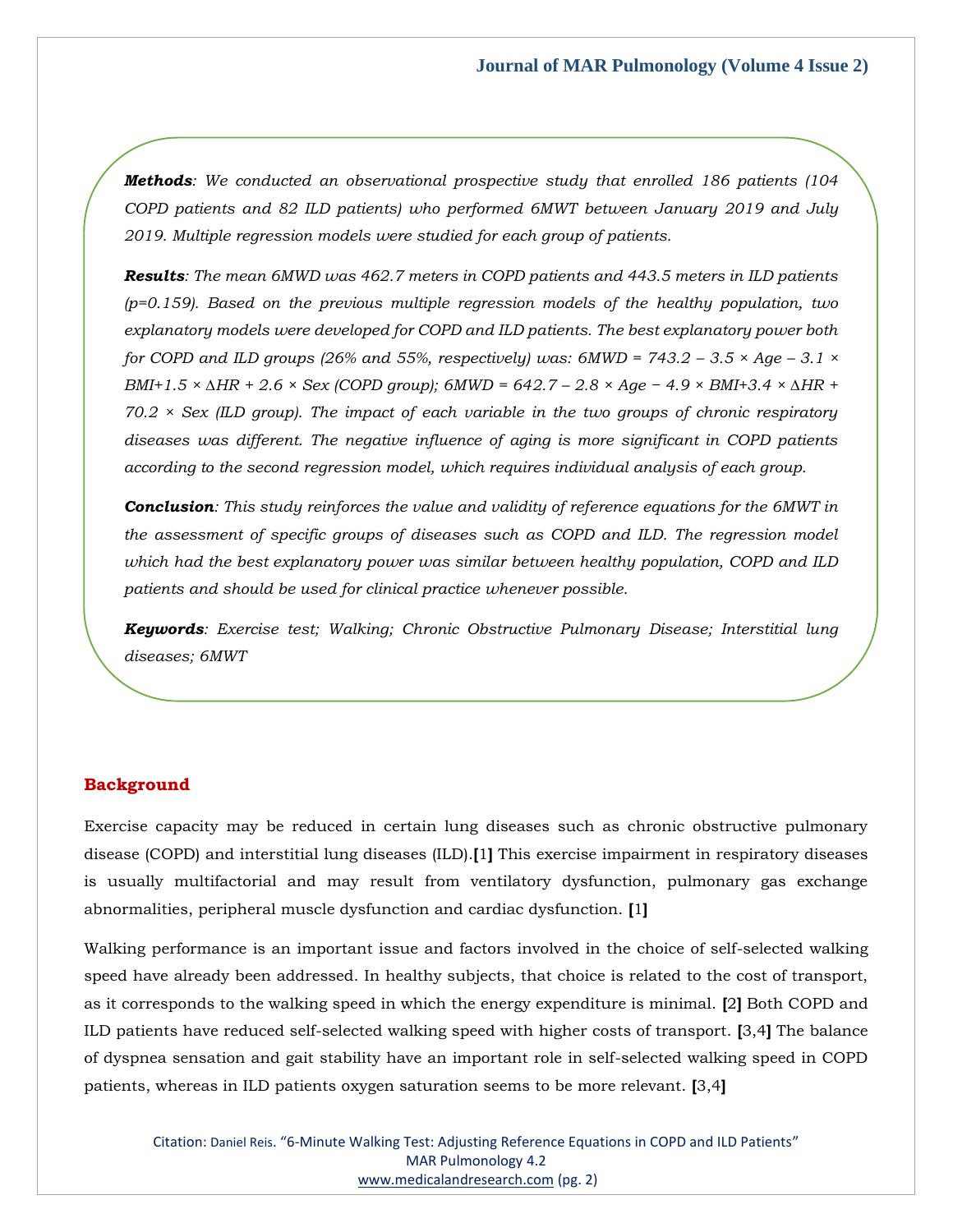The 6-minute walking test (6MWT) assesses the global and integrated response of all systems involved during exercise, although it does not provide specific information about the function of each different system or the mechanism involved in exercise impairment. **[**5, 6**]** It is a simple test commonly used to assess functional exercise capacity, evaluate treatment responses in both COPD and ILD and it also reflects the capacity of the individual to perform activities of daily living. **[**7-10**]** Additionally, 6MWT is important to assess prognosis. Either in COPD or ILD, a lower 6-minute walking distance (6MWD), usually calculated in meters, has been associated with mortality. **[**11-19**]** Besides the relationship with clinical outcomes, some studies have also described a correlation between 6MWD (in meters) and respiratory function parameters. **[**17; 21-25**]**

The 6MWT guidelines published by the American Thoracic Society (ATS) aimed to standardize this procedure and encourage researchers to establish reference values for different populations.5 Reference equations have been published for different populations. **[**9, 20**]**

The aims of this study were: to describe 6MWT in two main groups of respiratory diseases (COPD and ILD); and to adjust reference equations of the healthy Caucasian population of a European country in those two groups of patients. The choice of reference equations is an important issue to better interpret the results of our patients. Our work seeks to improve knowledge about chronic respiratory diseases regarding the impact of some factors, that were previously used in the development of reference equations for 6MWT, in 6MWD.

#### **Methods:**

#### Study design and subjects

This was an observational, descriptive, prospective study, conducted in a Pulmonary Function Testing Laboratory of a central hospital, between January 2019 and July 2019.

Patients with COPD or ILD who performed 6MWT during this period were included in the study. All participants signed the informed consent form. The study was approved by the hospital ethics committee.

#### Patients

Patients aged >18 years with a diagnosis of COPD or ILD proposed to 6MWT were enrolled (tests prescribed by the patients physician according to usual follow-up). COPD was defined according to Global Initiative for Chronic Obstructive Lung Disease (GOLD) guidelines. **[**26**]** ILD is a heterogeneous group of diseases sometimes difficult to differentiate and final disease classification was established by the multidisciplinary committee of the hospital (including pulmonologists, chest radiologists and lung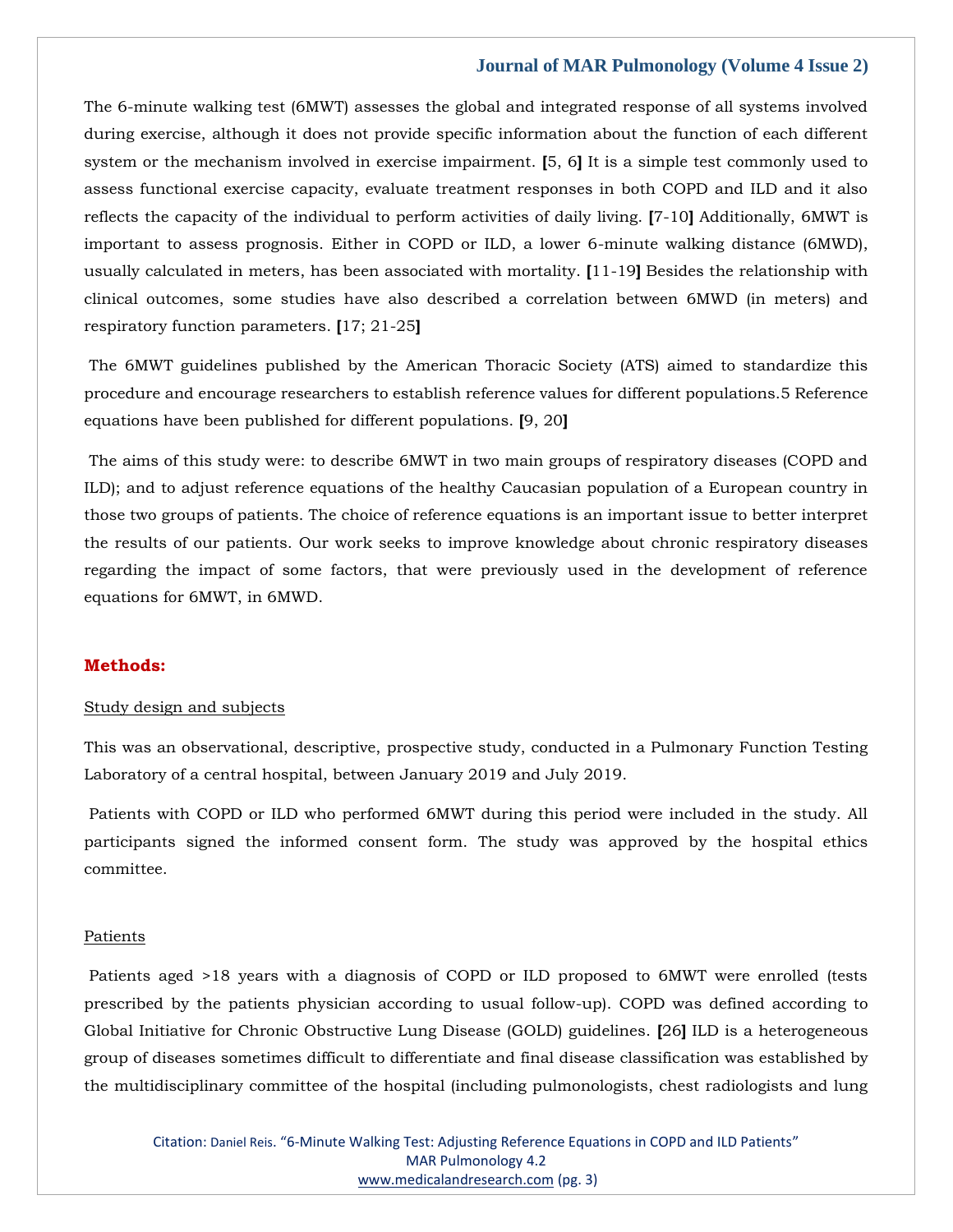pathologists) according to international guidelines. **[**27-31**]** Data from each patient before undergoing 6MWT included: sex, age, height, weight, smoking history, medication use and medical history. Body mass index (BMI) was calculated by the standard formula. **[**32**]**

The exclusion criteria were: history of chronic disease that could influence the ability to perform the 6MWT and/or walking (e.g., impaired cognition or use of walking aids); other known respiratory, metabolic, neuromuscular or musculoskeletal diseases that could affect exercise performance; the presence of acute respiratory disease in the past 4 weeks; resting blood pressures higher than 180/100mmHg; resting heart rate (HR) higher than 120 beats per minute; ethnicity other than Caucasian.

#### Data collection

Data were collected by the pulmonology attendings and residents (authors) and 6MWT was performed by the Pulmonary Function Testing Laboratory cardiopulmonary technicians.

Before the 6MWT age was confirmed and height, weight and blood pressure were evaluated.

#### 6MWT

Each patient did one 6MWT due to practical reasons. The use of oxygen during the test was standardized if required. 5 COPD patients and 14 ILD patients performed the 6MWT with supplemental oxygen. Participants were permitted to stop during the test if their symptoms became intolerable but were encouraged to resume the walking as soon as possible. All patients have finished the test. The 6MWTs were performed along a straight, flat, 30-m long corridor, with marks at 3 m intervals. The 6MWTs were monitored by a single operator who recorded the 6MWD at the same time. Oxygen saturation and HR were monitored by wearable finger pulse oximetry. At the end of each minute, subjects were given feedback on the elapsed time and standardized encouragement in the form of statements. Before and after each 6MWT, pulse rate, blood pressure, oxygen saturation, and Borg value were recorded. The distance walked in the test was reported in meters and as a percentage of predicted value using reference equations previously developed for a healthy population. **[**20**]**

#### Statistical analysis

Quantitative variables were reported as mean and standard deviation (SD) or median and interquartile range. Groups of patients were compared using independent samples Student's t-test or the Mann-Whitney nonparametric test. Multiple regression models were studied for each group of patients; gender was included as a binary variable (female = 0, male = 1) and all remaining variables as continuous.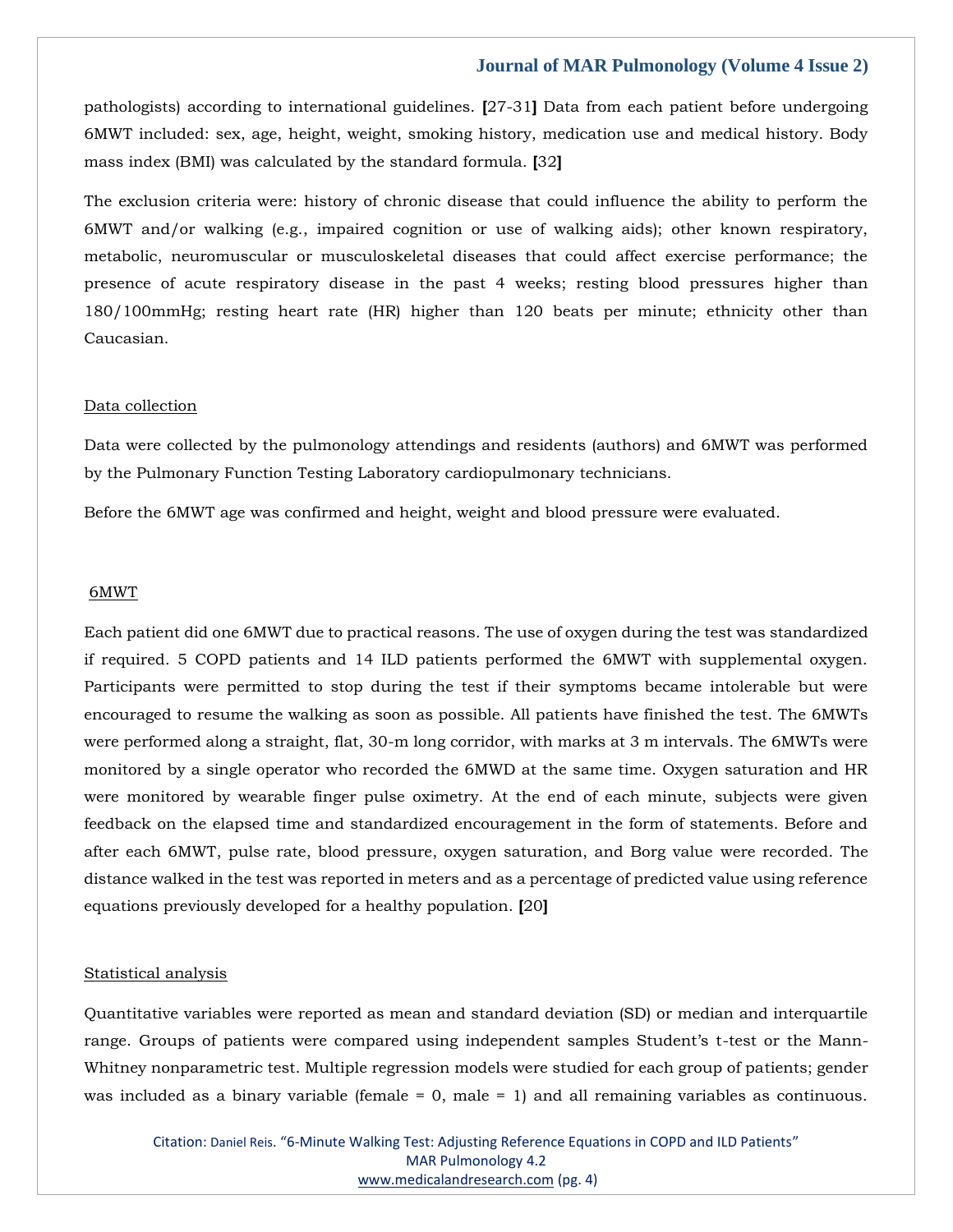Collinearity was investigated based on the variable inflation factors. The normality of the residuals was evaluated through the Kolmogorov-Smirnov test. All statistics were calculated using the IBM SPSS Statistics (version 24.0) software. A p-value was declared as significant for p < 0.05.

# **Results:**

186 patients were enrolled in this study, 104 COPD patients (56.9%) and 82 (44.1%) ILD patients. The characteristics of both groups of patients are summarized in table 1.

|                                               | All patients            | <b>COPD</b>       | ${\rm ILD}$       | p-value             |
|-----------------------------------------------|-------------------------|-------------------|-------------------|---------------------|
| Sex - male, $n$ $\frac{9}{6}$                 | 134 (72.0)              | 90 (86.5)         | 44 (53.7)         | ${}< 0.001$         |
| Age (years-old), mean (SD)                    | 66.7 (10.8)             | 67.3 (8.9)        | 66.0 (12.9)       | 0.424               |
| Smoking history                               |                         |                   |                   |                     |
| Current smokers, n (%)                        | 43 $(22.8)$             | 32(29.9)          | 11(13.4)          | 0.007               |
| Former smokers. $n$ (%)                       | 99 (52.4)               | 67 (62.6)         | 32 (39.0)         |                     |
| Height (cm), mean (SD)                        | 163.8(8.3)              | 165.0 $(7.7)$     | 162.3 (8.8)       | 0.024               |
| Body mass (kg), mean (SD)                     | $\overline{7}1.1(13.2)$ | 71.1(13.1)        | 71.0 (13.4)       | 0.962               |
| BMI ( $\text{kg/m}^2$ ), mean (SD)            | 26.6(4.6)               | 26.1(4.2)         | 27.2(4.9)         | 0.092               |
| FEV1 (L), median (P25-P75)                    | $1.6(1.2-2.3)$          | $1.3(1.0-1.8)$    | $2.0(1.4-2.6)$    | $\frac{1}{6}$ 0.001 |
| FEV1 %, median (P25-P75)                      | 66.5 (44.8-             | $(38.0 -$<br>48.5 | 80.5<br>$(68.3 -$ | ${}< 0.001$         |
|                                               | 82.0)                   | 68.3              | 91.8)             |                     |
| $\overline{\text{FVC}}$ (L), median (P25-P75) | $2.9(2.2-3.5)$          | $2.9(2.4-3.5)$    | $2.7(1.9-3.4)$    | 0.149               |
| FVC %, median (P25-P75)                       | 81.0<br>$(68.8 -$       | 80.0 (68.5-       | $(68.9 -$<br>82.0 | 0.744               |
|                                               | 92.0                    | 91.3)             | 92.0)             |                     |
| TLC (L), median (P25-P75)                     | $6.2(5.0-7.1)$          | $7.0(6.2-8.0)$    | $4.9(3.9-6.0)$    | ${}< 0.001$         |
| TLC %, median (P25-P75)                       | 106.0 (92.0-            | 115.0             | 91.0<br>$(79.3 -$ | ${}< 0.001$         |
|                                               | 119.8)                  | $(105.3 -$        | 103.0             |                     |
|                                               |                         | 129.8)            |                   |                     |

**Table 1**. Characteristics of COPD and ILD patients of the study and 6MWT measures.

Citation: Daniel Reis. "6-Minute Walking Test: Adjusting Reference Equations in COPD and ILD Patients" MAR Pulmonology 4.2 [www.medicalandresearch.com](http://www.medicalandresearch.com/) (pg. 5)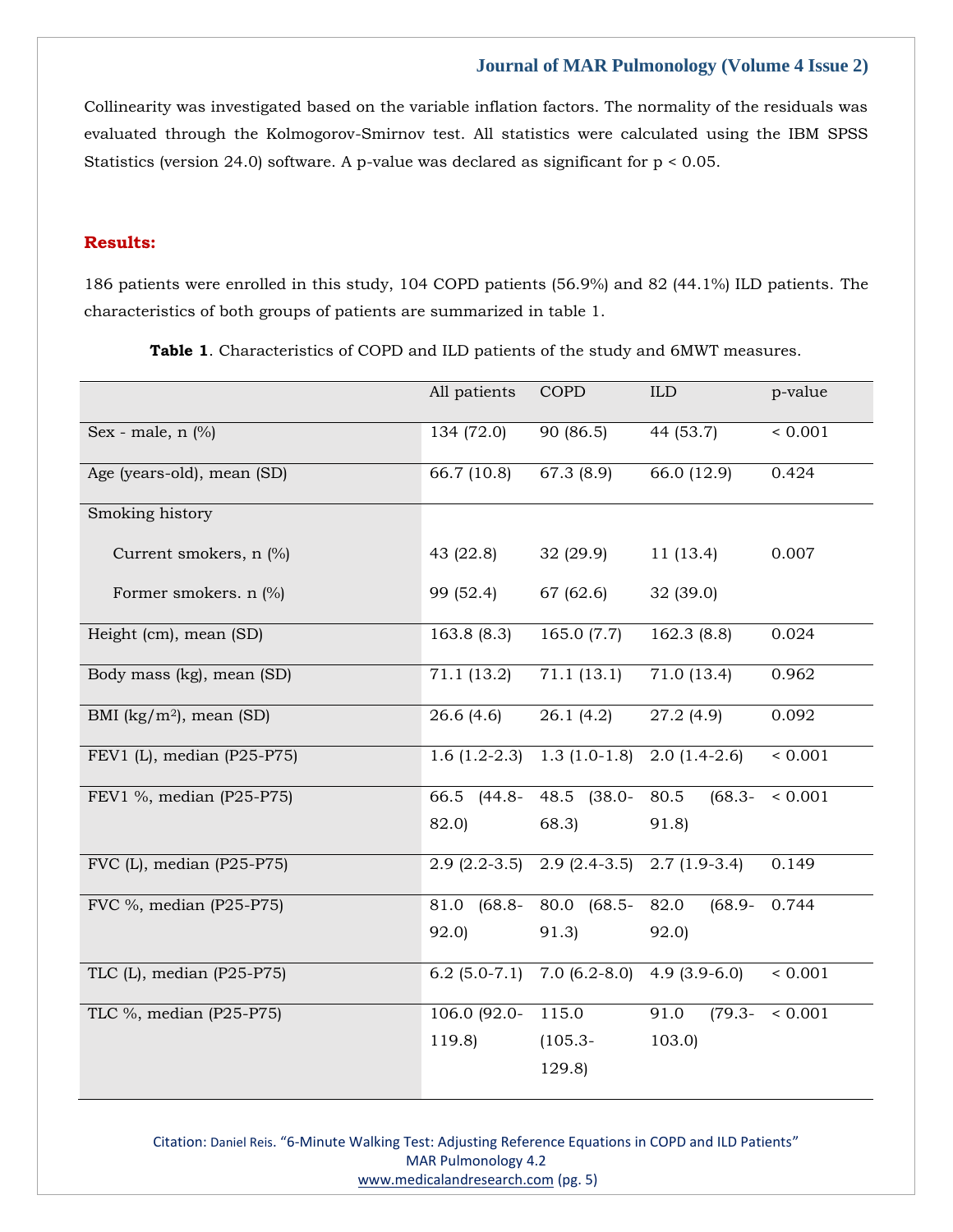RV %, median (P25-P75) 126.0 (91.5-164.8) 159.5 (127.0- 186.8) 90.0 (77.0- < 0.001 109.8) RV/TLC %, median (P25-P75) 48.9 (39.7- 56.9) 55.0 (47.1- 61.8) 40.7 (35.4- < 0.001 48.5) DL<sub>CO</sub>%, median (P25-P75) 57.0 (46.0-72.0) 58.0 (48.8- 73.0) 56.0 (42.9- 0.134 68.8) **6MWT** 6MWD (meters), mean (SD) 454.2 (89.1) 462.7 (76.0) 443.5 (102.8) 0.159 6MWD (% predicted)\*, mean (SD) 78.5 (13.7) 79.1 (12.4) 78.1 (15.2) 0.626 6MWD (% predicted)\*\*, mean (SD) 79.2 (13.5) 79.7 (12.3) 78.5 (14.9) 0.569 ∆HR, mean (SD) 22.0 (15.0- 32.0) 21.5 (15.0- 31.5)  $22.5$   $(17.0-$ 32.0) 0.268 ∆SpO2, mean (SD) 5.7 (4.4) 5.5 (3.9) 6.0 (5.1) 0.446 Supplemental oxygen during  $6MWT$ , n  $\binom{9}{0}$  19 (10.1) 5 (4.7) 14 (17.1) 0.005

 **Journal of MAR Pulmonology (Volume 4 Issue 2)**

\*Values based on the first multiple regression model developed for a healthy population

\*\* Values based on the second multiple regression model developed for a healthy population

6MWD: six-minute walk distance; 6MWT: six-minute walk test; BMI: body mass index; cm: centimeters; COPD: Chronic Obstructive Pulmonary Disease; DLco: diffusion capacity for carbon monoxide; ∆HR: the difference between heart rate at the end and the beginning of 6MWT; ILD: Interstitial Lung Disease; FEV1: forced expiratory volume in the first second; FVC: forced vital capacity; kg: kilograms; L: liters; RV: residual volume; SD: standard deviation; SpO2: peripheral oxygen saturation; TLC: total lung capacity;

There was a significantly greater proportion of males in the COPD group (86%) as compared to the ILD group (54%). There were no statistically significant differences in age between the two groups of patients and both COPD and ILD patients had a mean BMI in the overweight range. COPD patients had a higher proportion of current and former smokers than the ILD group (30% vs 13% and 63% vs 39%, respectively).

Citation: Daniel Reis. "6-Minute Walking Test: Adjusting Reference Equations in COPD and ILD Patients" MAR Pulmonology 4.2 [www.medicalandresearch.com](http://www.medicalandresearch.com/) (pg. 6)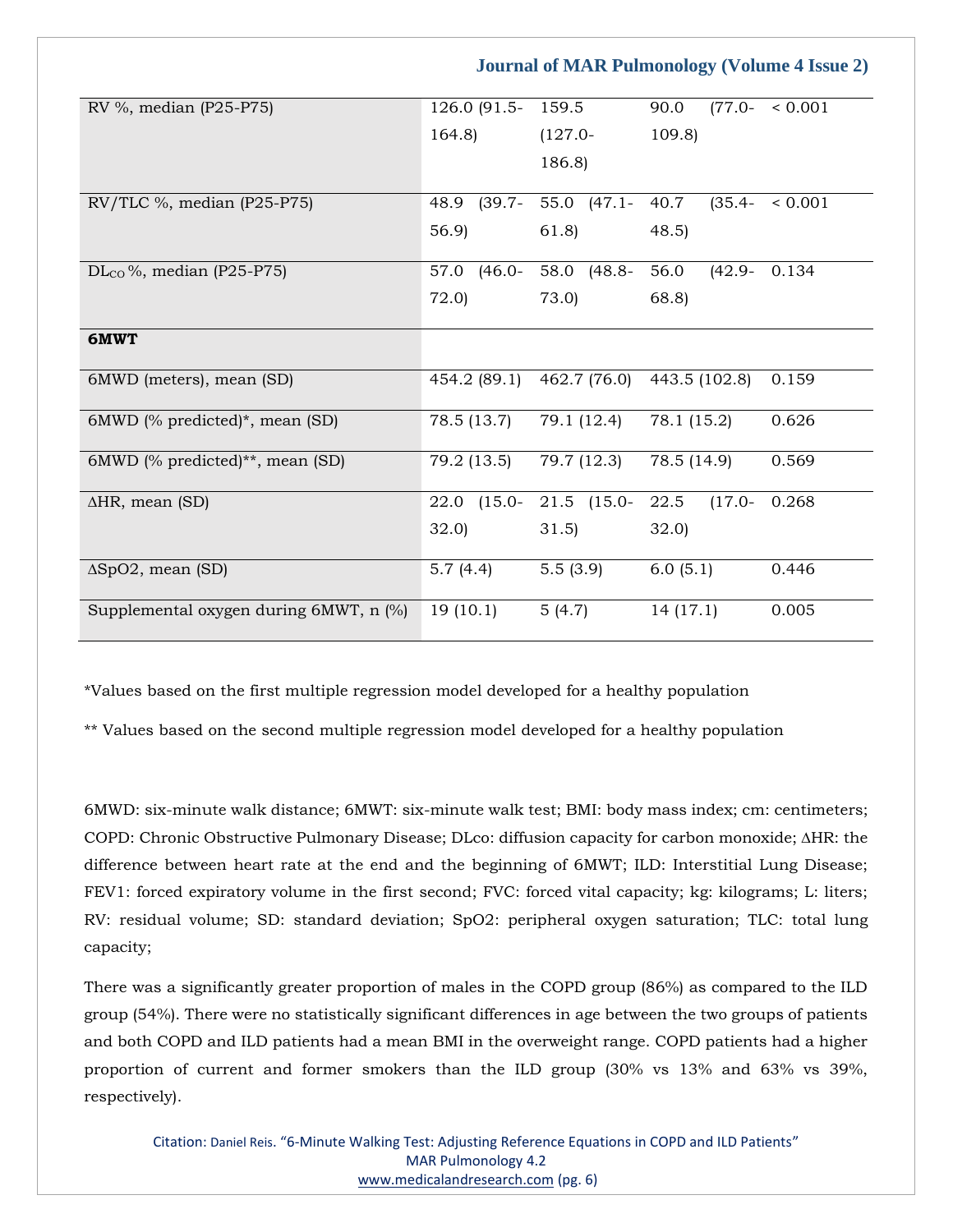Regarding the pulmonary function tests, in the COPD group, the FEV1% was significantly lower and lung hyperinflation was also present, as opposed to the ILD group. Either in COPD and ILD patients, a reduction in DLCO % was observed.

The mean 6MWD was 462.7 meters in COPD patients and 443.5 meters in ILD patients (p=0.159). In percentage of predicted (based on the first multiple regression model developed for the healthy population20), the mean 6MWD was 79.1% and 78.1% in COPD and ILD groups, respectively (p=0.626). There were no statistically significant differences in ∆HR and ∆SpO2 during the 6WMT between the two groups but a significantly higher number of patients with supplemental oxygen during 6MWT in ILD group was observed (p=0.005).

In the COPD group, the mean 6MWD of patients with FEV1 < 50% was 447.4 meters as opposed to 483.4 meters in patients with FEV1  $\geq$  50% (p=0.022).

Three multiple regression models were previously developed for 6MWT for the healthy population. 20 Based on those results, explanatory models were developed for COPD and ILD patients, using measurements of both groups (table S1)

The first model had an explanatory power of 34% on the healthy population and included the following variables: age, BMI and sex. Using this model in COPD and ILD patients, the explanatory power was 18% and 41%, respectively.

 $6MWD = 787.2 - 2.0 \times Age - 4.4 \times BMI + 54.8 \times Sex$  (healthy population)

 $6MWD = 780.8 - 3.6 \times Age - 2.9 \times BMI + 3.1 \times Sex (COPD group)$ 

6MWD =  $820.6 - 4.0 \times Age - 5.4 \times BMI + 59.2 \times Sex (ILD group)$ 

For COPD patients, only age was statistically significant and the 6MWD decreased 3.6 m per year of age. Therefore, an increase in age effect in 6MWD was observed in relation to the healthy population model (slope of -3.6 vs -2.0).

Concerning ILD group, all variables were statistically significant. The 6MWD decreased 4 m per year of age and 5.4 m per unit of BMI. On the other hand, it was 59.2 m higher in males. Compared to the healthy population model, there was an increase in the effect of age (slope of -4.0 vs -2.0), BMI (slope of -5.4 vs -4.4) and sex (slope of +59.2 vs +54.76). Additionally, compared to the COPD group, the effect of age and BMI was also more pronounced (slope of -4.0 vs -3.6 and -5.4 vs -2.9).

Concerning the second model, the explanatory power was 38% on the healthy population and it had an additional variable: ∆HR. In COPD and ILD groups the explanatory power was 25.7% and 54.6%, respectively.

 $6MWD = 721.7 - 1.6 \times Age - 4.0 \times BMI + 0.9 \times \Delta HR + 58.4 \times Sex$  (healthy population)

Citation: Daniel Reis. "6-Minute Walking Test: Adjusting Reference Equations in COPD and ILD Patients" MAR Pulmonology 4.2 [www.medicalandresearch.com](http://www.medicalandresearch.com/) (pg. 7)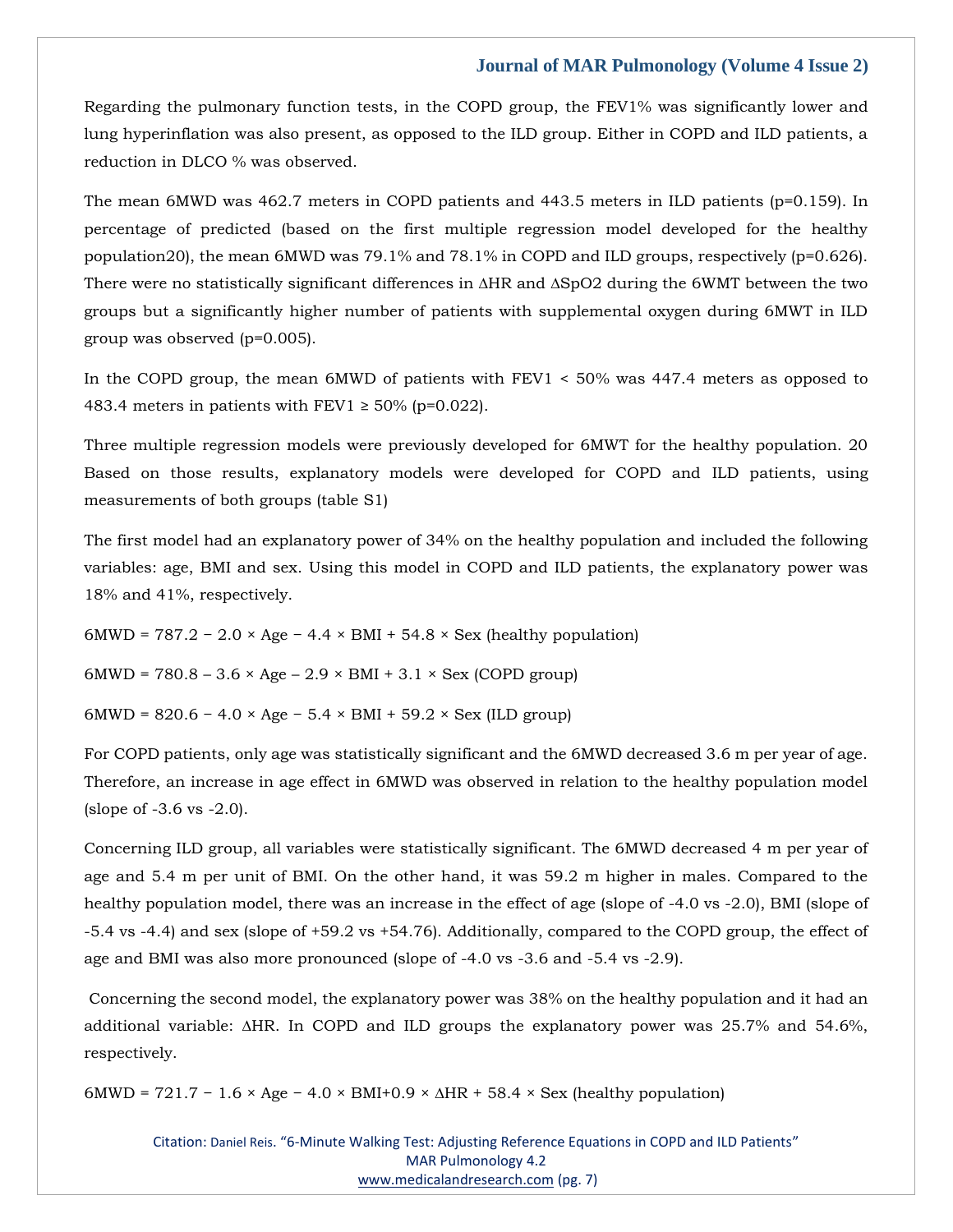6MWD = 743.2 – 3.5 × Age – 3.1 × BMI + 1.5 × ∆HR + 2.6 × Sex (COPD group)

6MWD = 642.7 – 2.8 × Age − 4.9 × BMI+3.4 × ∆HR + 70.2 × Sex (ILD group)

In the COPD model all variables were statistically significant, except for sex; it should be noted that the sample was mostly male (86.5%). The 6MWD decreased 3.5 m per year of age and 3.1 m per unit of BMI and increased 1.5 m per beat per minute. Compared to the healthy population model, there was an increase in the effect of age (slope of -3.5 vs -1.6) and ∆HR (slope of +1.5 vs +0.5), and a decrease in the effect of BMI (-3.1 vs -4.0). Regarding the ILD model, all variables were statistically significant. The 6MWD decreased 2.8 m per year of age and 4.9 m per unit of BMI; on the other hand, it increased 3.4 m per beat per minute and was 70.2 m higher in males. Compared to the healthy population model, there was a higher effect of age (slope of -2.8 vs -1.6), BMI (slope of -4.9 vs -4.0), ∆HR (slope of +3.4 vs +0.9) and sex (slope of 70.2 vs 58.4). Furthermore, compared to the COPD group, the effect of BMI and ∆HR was higher (slope of -4.9 vs 3.1 and +3.4 vs +0.9) in ILD patients and less pronounced for age (slope of -2.8 vs -3.5).

The third model developed to a healthy population, which included age categorized in decades, was not considered for our COPD and ILD groups due to the low number of patients under 50 years old.

In Figures 1 and 2 we present the difference between the expected 6MWD as healthy individuals and the same distance as ILD or COPD patients according to age. We can observe that the difference between those distances increases with age. In the ILD group, that difference is approximately 80 meters at 50 years old and it increases to 160 meters at 90 years old. On the other hand, in the COPD group that difference is about 100 meters at 50 years old and it increases to 150 meters with aging. Figures 1 and 2 are based on the first multiple regression model. Figures 3 and 4 are based on the second multiple regression model.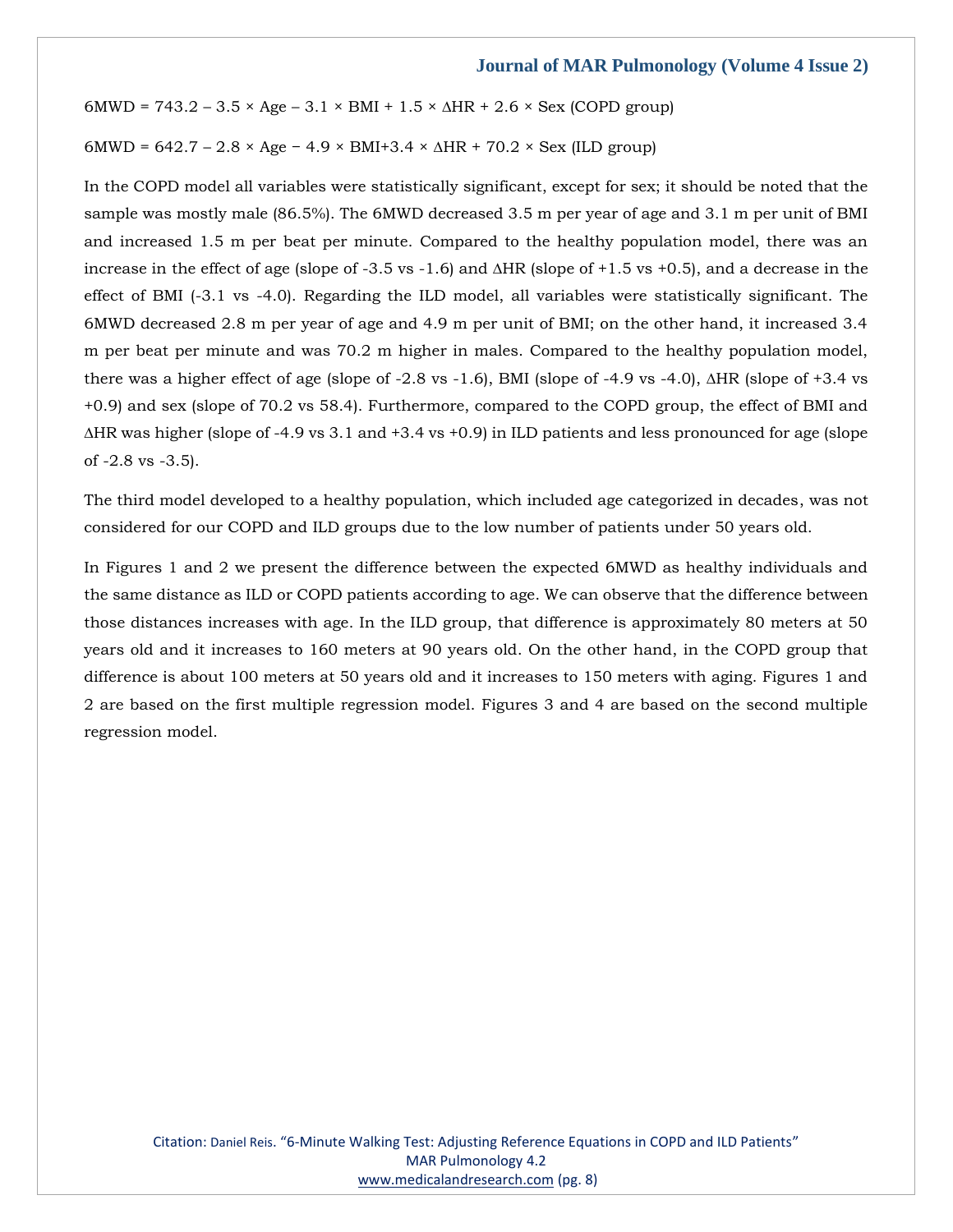

Figure 1



Citation: Daniel Reis. "6-Minute Walking Test: Adjusting Reference Equations in COPD and ILD Patients" MAR Pulmonology 4.2 [www.medicalandresearch.com](http://www.medicalandresearch.com/) (pg. 9)

# **Journal of MAR Pulmonology (Volume 4 Issue 2)**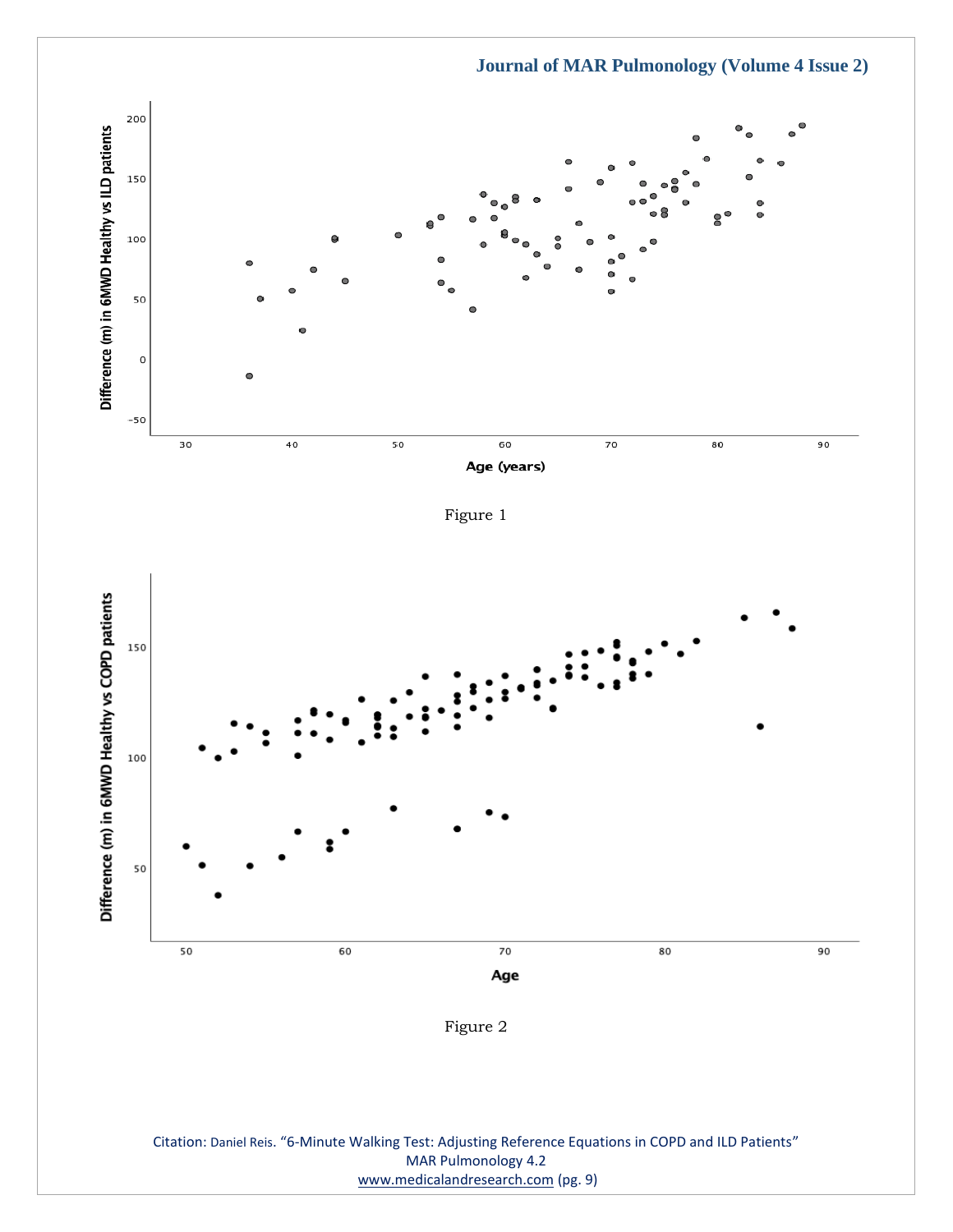

Figure 3



Citation: Daniel Reis. "6-Minute Walking Test: Adjusting Reference Equations in COPD and ILD Patients" MAR Pulmonology 4.2 [www.medicalandresearch.com](http://www.medicalandresearch.com/) (pg. 10)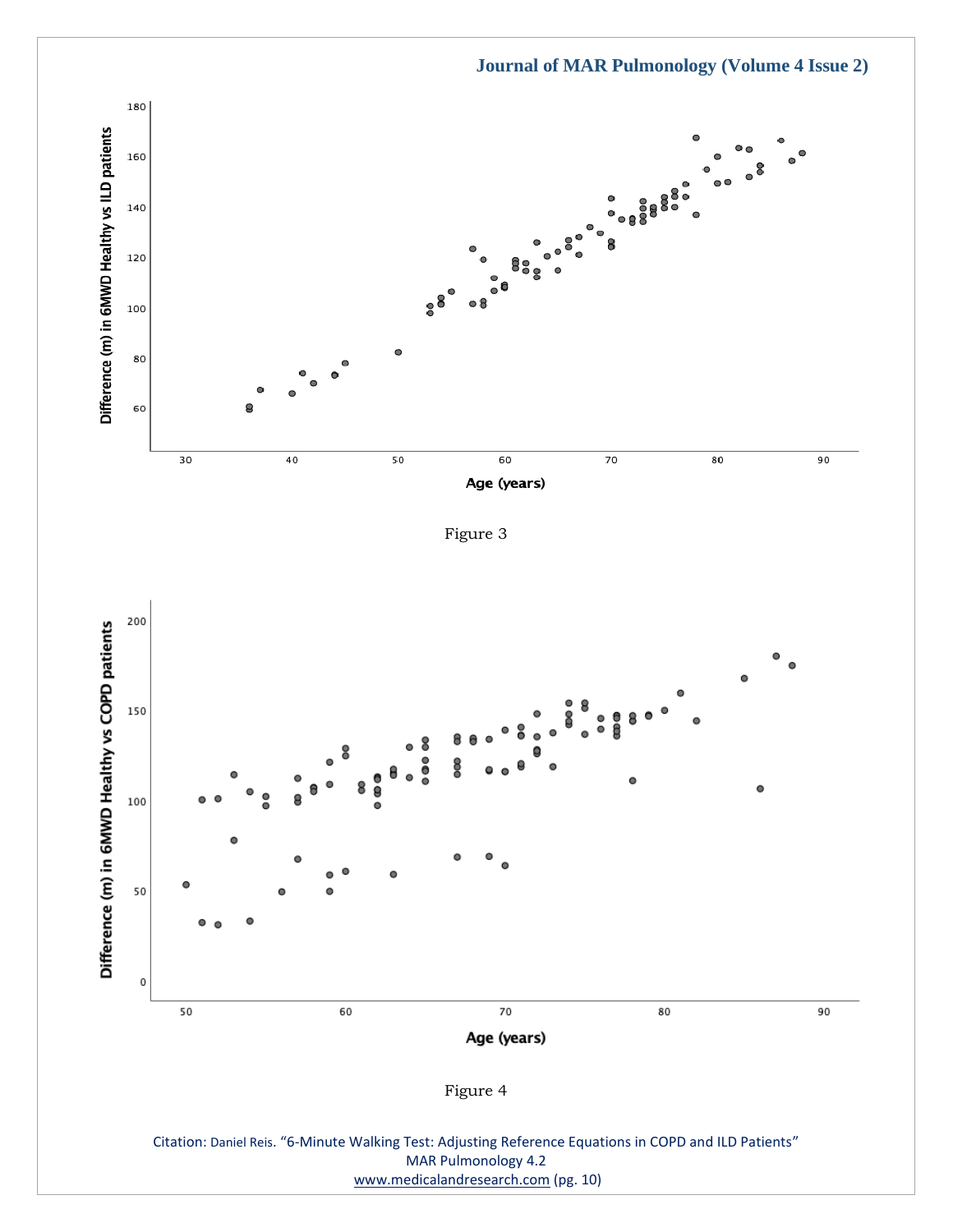**Figures 1 and 2**. Difference between the expected 6MWD as healthy individuals and 6MWD as ILD or COPD patients according to age (based on the first multiple regression model).

**Figures 3 and 4**. Difference between the expected 6MWD as healthy individuals and 6MWD as ILD or COPD patients according to age (based on the second multiple regression model.

# **Discussion:**

The 6MWT reference equations of different populations are developed using healthy subjects. Several 6MWT reference equations have been developed using healthy individuals with different clinical characteristics and, in some cases, with different variables.**[**33**]** The choice of 6MWT reference equations is an important issue to avoid misinterpretation of the results. When available reference equations should be specific for the country or region of origin. It is important to analyze their behaviour in specific groups of patients to reinforce their usefulness and applicability and improve our understanding of the differences between specific groups of diseases.

We have used reference equations of the healthy Caucasian population of a European country previously developed **[**20**]**, to analyse them in COPD and ILD patients. The sample of this study is much older than the healthy subjects used for the development of those reference equations (only 7.7% of patients were under 50 years old). Therefore, the multiple regression model that uses age in categorized ranges of decades was not so suitable for our sample. The greater proportion of males in the COPD sample compared to ILD patients (86.5% vs 53.7%) limited the application and analysis of the different models within the former group.

The reference equations of a healthy population are developed to be simple in what respects to data collection. The most important factors that influenced the 6MWD in the healthy population model used were age, sex, BMI and ∆HR. **[**20**]** Thus, several factors influence 6MWD that were not included in the development of such reference equations. For instance, muscle power decreases with aging and has a negative and strong impact on mobility. **[**34**]** In specific groups of patients, other aspects affect the 6MWD. In COPD patients, many factors can influence the 6MWD including age, sex and BMI but also the degree of airflow limitation, the degree of emphysema and the rate of acute exacerbations. **[**35-39**]** In ILD patients, % predicted FVC and % predicted DLco is also correlated with 6MWD. **[**40**]** In this study, we have analyzed the influence in 6MWD of variables from the reference equations of a European country in COPD and ILD patients.

In our study, there were no significant differences between 6MWD of COPD and ILD groups. However, the relative influence of age, sex, BMI and ∆HR in 6MWD of both groups of patients should be analyzed to improve the interpretation of results.

Citation: Daniel Reis. "6-Minute Walking Test: Adjusting Reference Equations in COPD and ILD Patients" MAR Pulmonology 4.2 [www.medicalandresearch.com](http://www.medicalandresearch.com/) (pg. 11)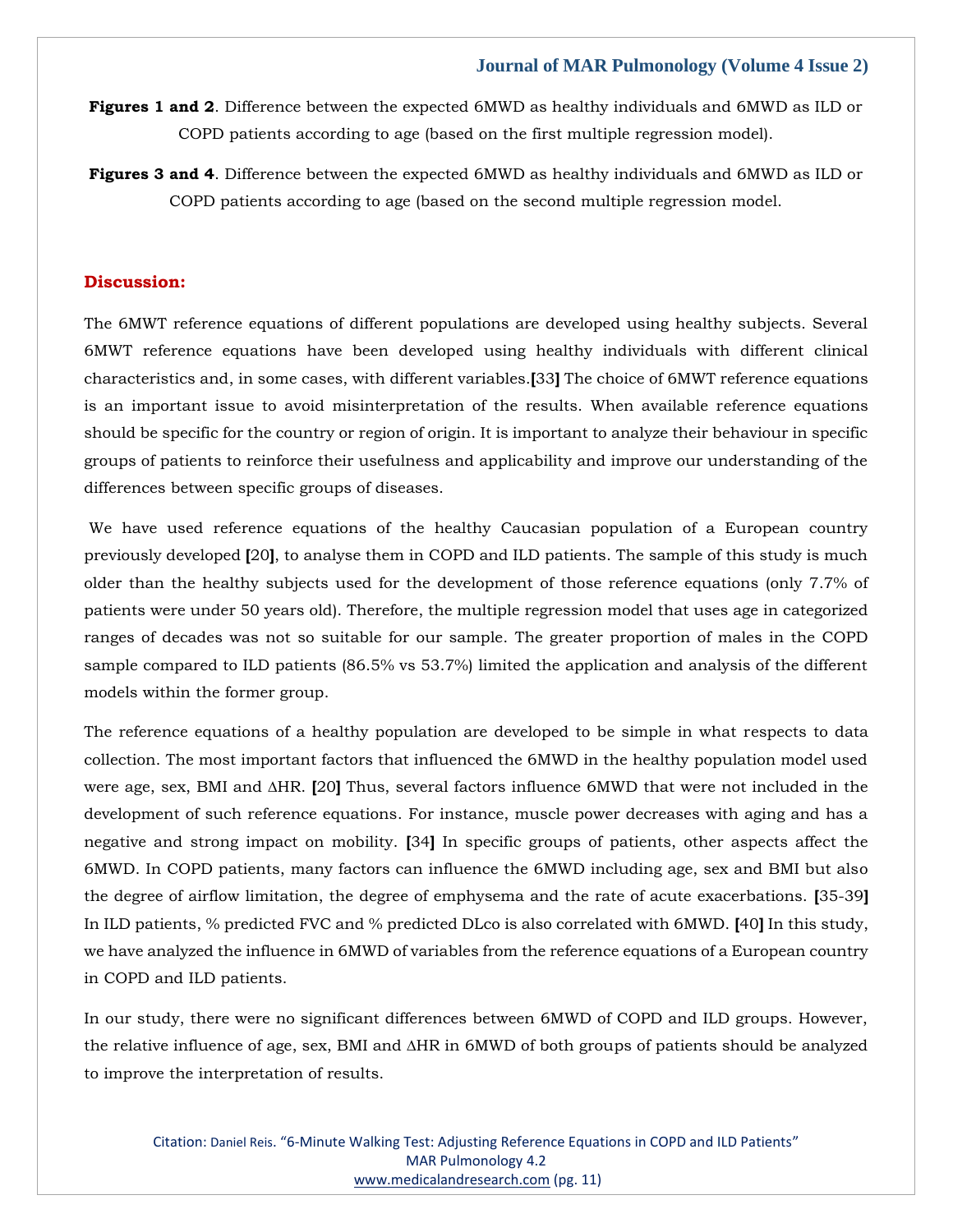The explanatory power of the two models presented above was higher in the ILD group compared to COPD patients and even with a healthy population sample. In the first multiple regression model, both age, for COPD and ILD patients, and BMI and sex, for ILD patients, had a greater effect in the 6MWD compared to the healthy population model; on the other hand, the effect of BMI was smaller in COPD patients. In the ILD group, all variables (age, BMI and sex) had a greater influence in 6MWD than in COPD patients. Regarding the second multiple regression model, which had the best explanatory power across all groups (38% in healthy population, 25.7% in COPD patients and 54.6% in ILD patients), it was observed a more pronounced effect in the 6MWD of the variables age and ∆HR, for COPD and ILD patients, and also of the variables sex and BMI, for ILD patients, about healthy population model; the influence of BMI in the 6MWD of COPD patients was smaller, as in the first model; compared with a healthy population, both samples were more homogeneous and, therefore, the standard deviations were much lower. As opposed to what was observed in the first model, in the second model the negative influence of age in 6MWD was higher in COPD patients when compared to the ILD group (aging had a greater impact on reducing the 6MWD in COPD patients); for the remaining variables, the effect was more pronounced in ILD group about COPD patients.

We also analyzed the difference between the expected 6MWD as healthy individuals and that distance as ILD or COPD patients. As previously mentioned, that difference increases with age, with the most pronounced increase in the ILD group. This increasing difference with age may be related to some factors. Age is negatively associated with 6MWD and this could be explained by the fact that maximal oxygen uptake, muscle mass and muscle strength decrease with age. **[**41,42**]** Furthermore, chronic lung diseases are associated with skeletal muscle dysfunction and reduction in fat-free mass. **[**43,44**]** In addition, the severity of the disease and comorbidities may play a role in explaining the increase in the 6MWD difference between a healthy population and COPD and ILD patients with age (cardiovascular diseases and other disorders were excluded in the healthy population group) which should be analyzed in further studies. In figure 2 there is a group of COPD patients who have a smaller difference in 6MWD about what would be expected as a healthy population. Of those 14 patients, the majority are female (12 patients) and great variability was found regarding the severity of the disease and the presence of comorbidities. Considering that the variable sex in this model was not statistically significant, and the difference verified in the coefficients, the observed distance results of the lack of fit given the low representation of women in the COPD group of patients.

Patients using supplemental oxygen were allowed in this study, reflecting the real-world function of both COPD and ILD patients. Patients just performed a single 6MWT, so the learning effect and reproducibility of the exam could not be analyzed. **[**45**]** However, most patients had performed a previous 6MWT and thus they were familiar with the procedure.

Citation: Daniel Reis. "6-Minute Walking Test: Adjusting Reference Equations in COPD and ILD Patients" MAR Pulmonology 4.2 [www.medicalandresearch.com](http://www.medicalandresearch.com/) (pg. 12)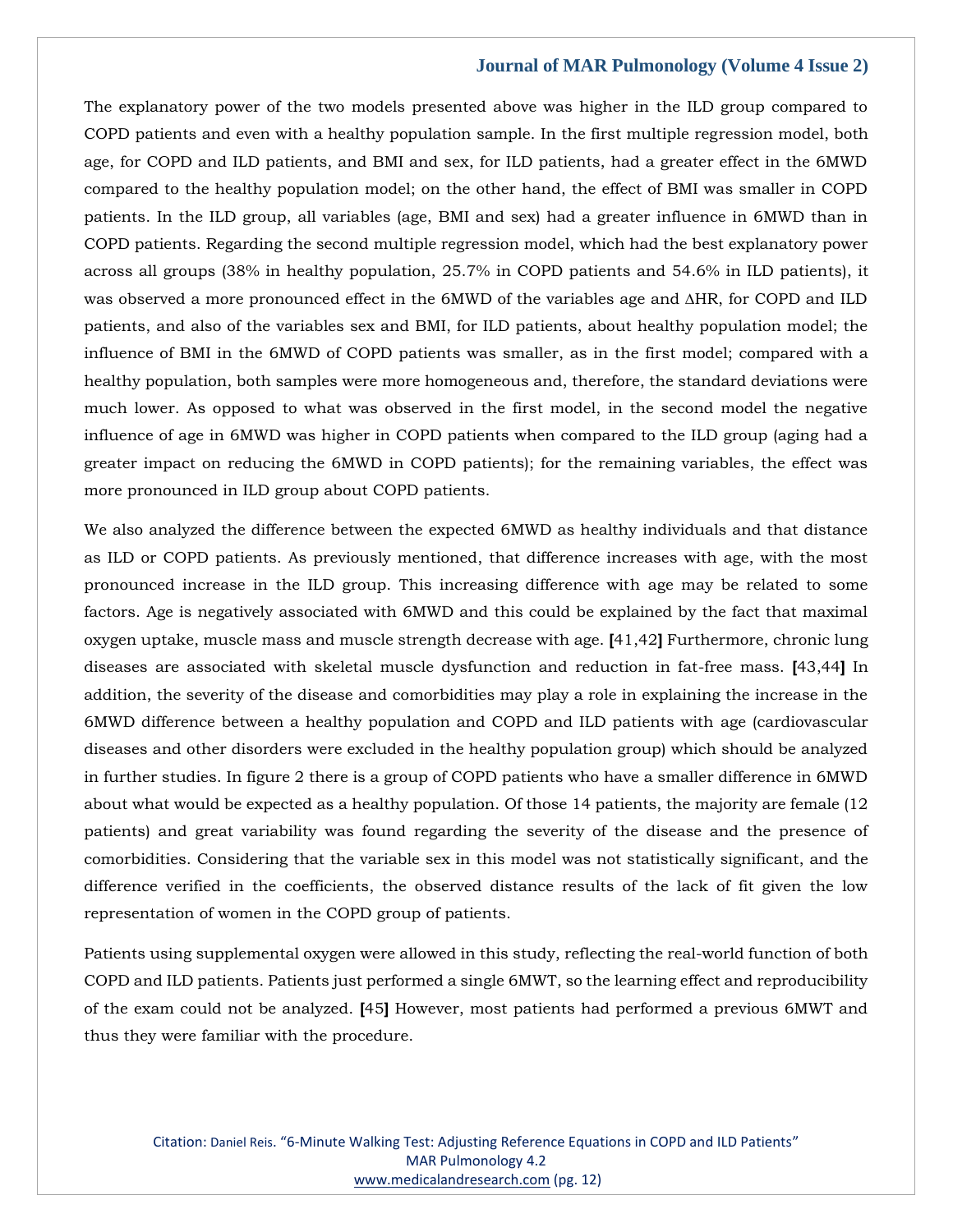# **Conclusion**

This study reinforces the value and validity of the reference equations for the 6MWT analyzed above in the evaluation of specific groups of diseases such as COPD and ILD. The second regression model, which had the best explanatory power in a healthy population, COPD patients and especially in the ILD group, should be used for clinical practice whenever possible. Nonetheless, our study only included Caucasian patients from one hospital in Portugal and further broader studies will improve our work. It would also be important to study the relationship of % predicted 6MWD values and clinical outcomes in specific groups of patients.

#### **Ethics approval and consent to participate**

The study was approved by the hospital ethics committee.

All the experimental protocols for involving human data was following the guidelines Declaration of Helsinki.

### **Conflicts of Interest:**

The authors declare no conflict of interest.

#### **Funding**

This research did not receive any specific grant from funding agencies in the public, commercial, or notfor-profit sectors.

# **References**

1 - Vogiatzis I, Zakynthinos S. Factors limiting exercise tolerance in chronic lung diseases. Compr Physiol. 2012 Jul;2(3):1779-817.

https://doi.org/10.1002/cphy.c110015

2 - Gomenuka NA, Bona RL, Rosa RG, Peyré-Tartaruga LA. Adaptations to changing speed, load, and gradient in human walking: cost of transport, optimal speed, and pendulum. Scand J Med Sci Sports. 2014;24:165-173

https://doi.org/10.1111/sms.12129

Citation: Daniel Reis. "6-Minute Walking Test: Adjusting Reference Equations in COPD and ILD Patients" MAR Pulmonology 4.2 [www.medicalandresearch.com](http://www.medicalandresearch.com/) (pg. 13)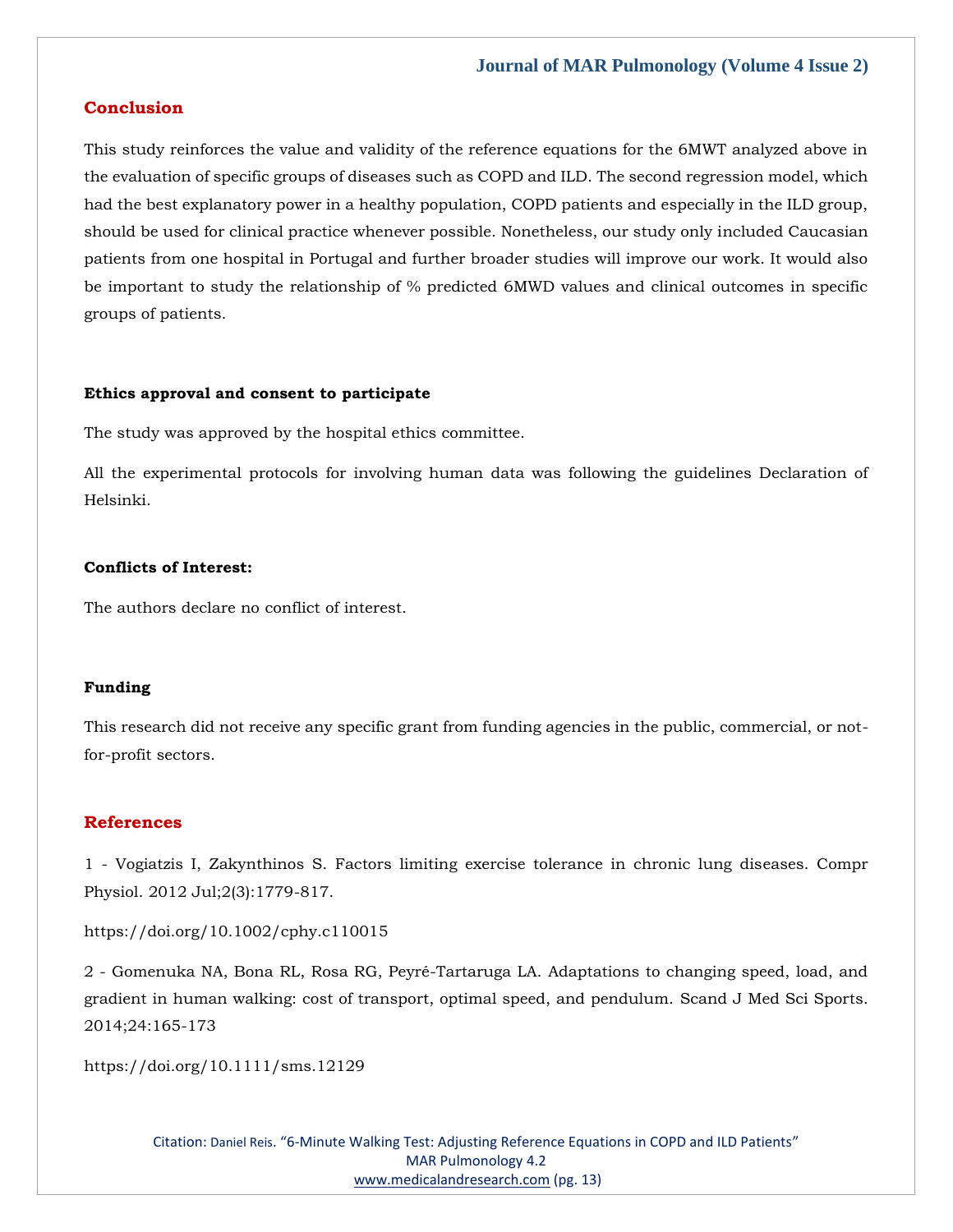3 - Sanseverino MA, Pecchiari M, Bona RL, Berton DC, de Queiroz FB, Gruet M, Peyré-Tartaruga LA. Limiting Factors in Walking Performance of Subjects With COPD. Respir Care. 2018 Mar;63(3):301-310.

#### https://doi.org/10.4187/respcare.05768

4 - Fischer G, de Queiroz FB, Berton DC, Schons P, Oliveira HB, Coertjens M, et al. Factors influencing self-selected walking speed in fibrotic interstitial lung disease. Sci Rep. 2021 Jun 14;11(1):12459.

#### https://doi.org/10.1038/s41598-021-91734-x

5 - ATS Committee on Proficiency Standards for Clinical Pulmonary Function Laboratories. ATS statement: guidelines for the six-minute walk test. Am J Respir Crit Care Med. 2002;166: 111---7.

https://doi.org/10.1164/ajrccm.166.1.at1102

6- Palange P, Ward SA, Carlsen K-H, Casaburi R, Gallagher CG, Gosselink R, et al. "Recommendations on the use of exercise testing in clinical practice," European Respiratory Journal, vol. 29, no. 1, pp. 185– 209, 2007

#### https://doi.org/10.1183/09031936.00046906

7 - Troosters T, Gosselink R, Decramer M. Six minute walking distance in healthy elderly subjects. Eur Respir J. 1999;14: 270---4.

https://doi.org/10.1034/j.1399-3003.1999.14b06.x

8 - Holland AE, Spruit MA, Troosters T, Puhan MA, Pepin V, Saey D, et al. An official European Respiratory Society/American Thoracic Society Technical Standard: field walking tests in chronic respiratory disease. Eur Respir J. 2014;44:1428---46

https://doi.org/10.1183/09031936.00150314

9 - Singh SJ, Puhan MA, Andrianopoulos V, Hernandes NA, Mitchell KE, Hill CJ, et al. An official systematic review of the European Respiratory Society/American Thoracic Society: measurement properties of field walking tests in chronic respiratory disease. Eur Respir J. 2014;44:1447-1478.

https://doi.org/10.1183/09031936.00150414

10 - Enright PL, McBurnie MA, Bittner V, Tracy RP, McNamara R, Arnold A, et al. The 6-min walk test: a quick measure of functional status in elderly adults. Chest. 2003;123:387---987.

https://doi.org/10.1378/chest.123.2.387

11 - Pinto-Plata VM, Cote C, Cabral H, Taylor J, Celli BR. The 6-min walk distance: change over time and value as a predictor of survival in severe COPD. Eur Respir J 2004; 23: 28–33.

Citation: Daniel Reis. "6-Minute Walking Test: Adjusting Reference Equations in COPD and ILD Patients" MAR Pulmonology 4.2 [www.medicalandresearch.com](http://www.medicalandresearch.com/) (pg. 14)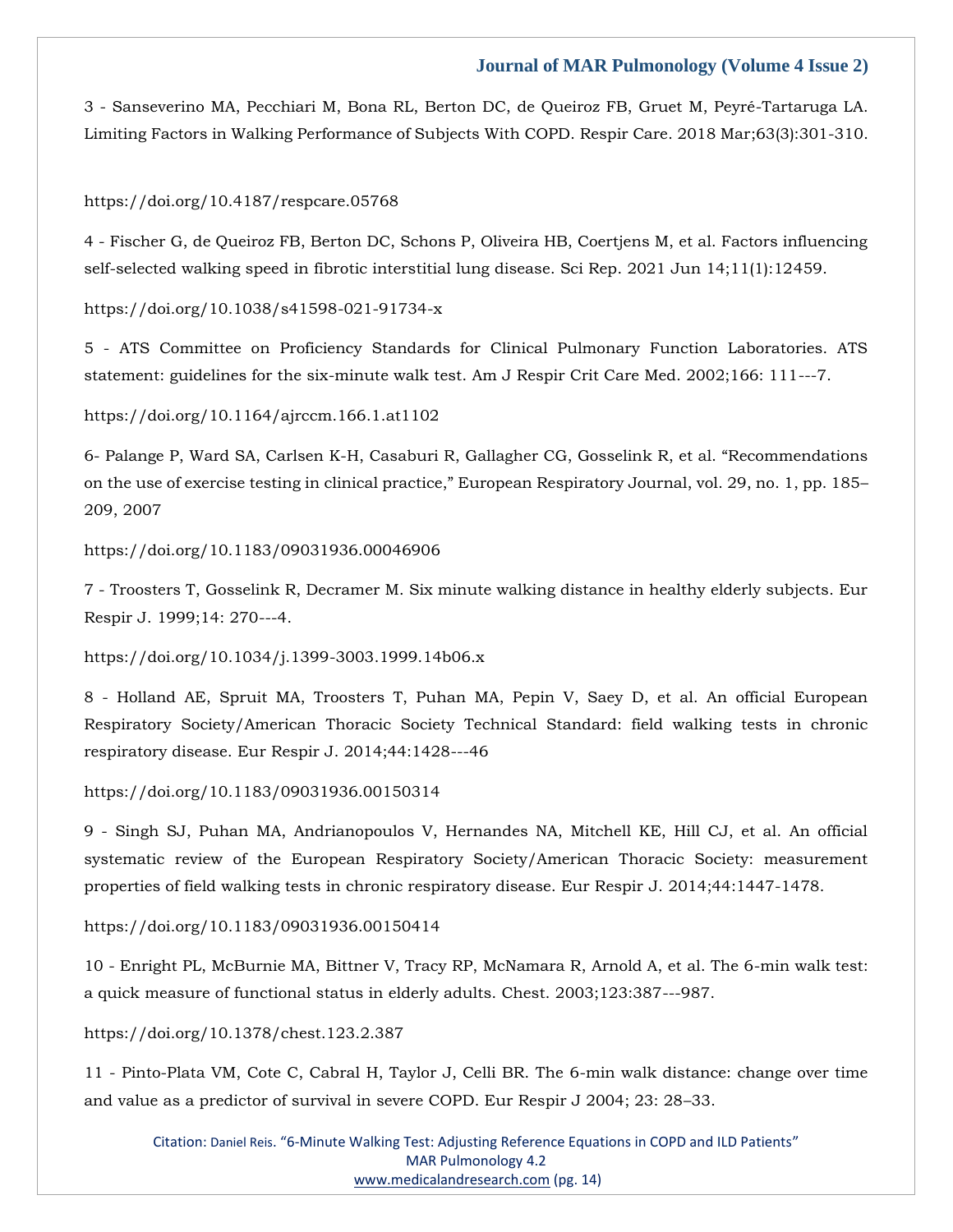#### https://doi.org/10.1183/09031936.03.00034603

12 - Casanova C, Cote CG, Marin JM, Torres JP, Aguirre-Jaime A, Mendez R, et al. The 6-min walking distance: long-term follow up in patients with COPD. Eur Respir J 2007; 29: 535–540.

https://doi.org/10.1183/09031936.00071506

13 - Cote CG, Pinto-Plata V, Kasprzyk K, Dordelly LJ, Celli BR. The 6-min walk distance, peak oxygen uptake, and mortality in COPD. Chest 2007; 132: 1778–1785

https://doi.org/10.1378/chest.07-2050

14 - Takigawa N, Tada A, Soda R, Date H, Yamashita M, Endo S, et al. Distance and oxygen desaturation in 6-min walk test predict prognosis in COPD patients. Respir Med 2007; 101: 561–567

https://doi.org/10.1016/j.rmed.2006.06.017

15 - Spruit MA, Polkey MI, Celli B, Edwards LD, Watkins ML, Pinto-Plata V, et al. Predicting outcomes from 6-minute walk distance in chronic obstructive pulmonary disease. J Am Med Dir Assoc 2012; 13: 291–297.

https://doi.org/10.1016/j.jamda.2011.06.009

16 - Caminati A, Bianchi A, Cassandro R, Mirenda MR, Harari S. Walking distance on 6-MWT is a prognostic factor in idiopathic pulmonary fibrosis. Respir Med 2009; 103: 117–123

https://doi.org/10.1016/j.rmed.2008.07.022

17 - Lisa H. Lancaster. Utility of the six-minute walk test in patients with idiopathic pulmonary fibrosis. Multidiscip Respir Med. 2018; 13: 45

https://doi.org/10.1186/s40248-018-0158-z

18 - Lederer DJ, Arcasoy SM, Wilt JS, D'Ovidio F, Sonett JR, Kawut SM. Six-minute-walk distance predicts waiting list survival in idiopathic pulmonary fibrosis. Am J Respir Crit Care Med 2006; 174:659e64

https://doi.org/10.1164/rccm.200604-520OC

19 - Fermont JM, Masconi KL, Jensen M, Ferrari R, Di Lorenzo VAP, Marott JM, et al. Biomarkers and clinical outcomes in COPD: a systematic review and meta-analysis. Thorax. 2019 May;74(5):439-446

https://doi.org/10.1136/thoraxjnl-2018-211855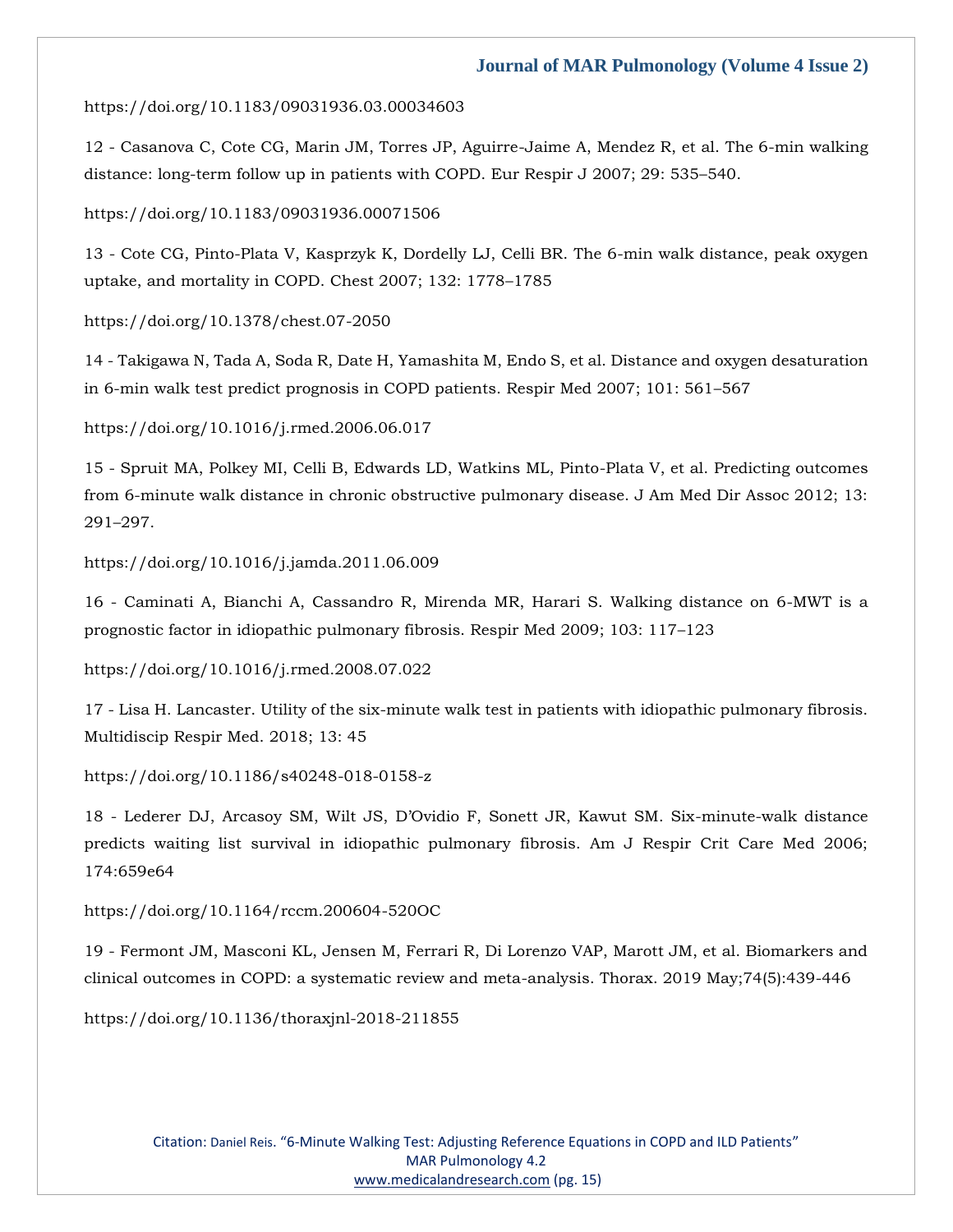20 - Oliveira MJ, Marçôa R, Moutinho J, Oliveira P, Ladeira I, Lima R, et al. Reference equations for the 6-minute walk distance in healthy Portuguese subjects 18-70 years old. Pulmonology. Epub 2018 Jul 3. 2019 Mar - Apr; 25(2):83-89

https://doi.org/10.1016/j.pulmoe.2018.04.003

21 - Brasil Santos D, de Assis Viegas CA. Correlação dos graus de obstrução na DPOC com lactato e teste de caminhada de seis minutos [Correlation of levels of obstruction in COPD with lactate and sixminute walk test]. Rev Port Pneumol 2009; 15: 11–25

https://doi.org/10.1016/S0873-2159(15)30106-9

22 - Oga T, Nishimura K, Tsukino M, Hajiro T, Ikeda A, Mishima M. Relationship between different indices of exercise capacity and clinical measures in patients with chronic obstructive pulmonary disease. Heart Lung 2002; 31: 374–381

https://doi.org/10.1067/mhl.2002.127941

23 - Waatevik M, Johannessen A, Hardie JA, Bjordal JM, Aukrust P, Bakke PS. Different COPD disease characteristics are related to different outcomes in the 6-minute walk test. COPD 2012; 9: 227–234

https://doi.org/10.3109/15412555.2011.650240

24 - Eaton T, Young P, Milne D, Wells AU. Six-minute walk, maximal exercise tests: reproducibility in fibrotic interstitial pneumonia. Am J Respir Crit Care Med 2005; 171: 1150–1157

https://doi.org/10.1164/rccm.200405-578OC

25 - Doyle TJ, Washko GR, Fernandez IE, Nishino M, Okajima Y, Yamashiro T, et al. Interstitial lung abnormalities and reduced exercise capacity. Am J Respir Crit Care Med 2012; 185: 756–762

https://doi.org/10.1164/rccm.201109-1618OC

26 - GOLD: global strategy for the diagnosis, management, and prevention of chronic obstructive pulmonary disease; 2020, report. Available from https://goldcopd.org/wpcontent/uploads/2019/12/GOLD-2020-FINAL-ver1.2-03Dec19\_WMV.pdf

27 - Raghu G, Remy-Jardin M, Myers JL, Richeldi L, Ryerson CJ, Lederer DJ, et al. Diagnosis of Idiopathic Pulmonary Fibrosis. An Official ATS/ERS/JRS/ALAT Clinical Practice Guideline. Am J Respir Crit Care Med. 2018 Sep 1;198(5):e44-e68

https://doi.org/10.1164/rccm.201807-1255ST

28 - Travis WD, Costabel U, Hansell DM, King TE Jr, Lynch DA, Nicholson AG, et al. An official American Thoracic Society/European Respiratory Society statement: Update of the international multidisciplinary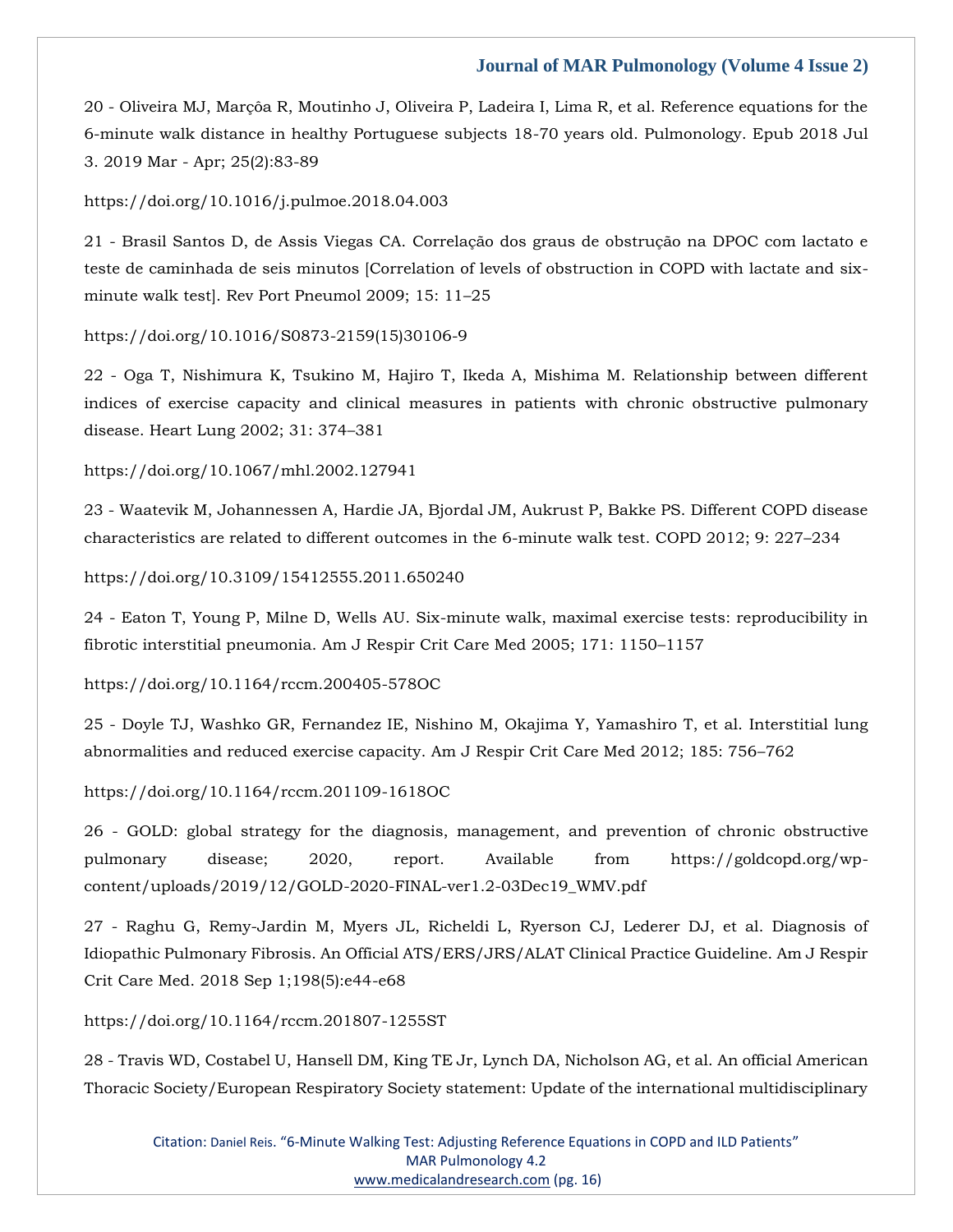classification of the idiopathic interstitial pneumonias. Am J Respir Crit Care Med. 2013 Sep 15;188(6):733-48.

https://doi.org/10.1164/rccm.201308-1483ST

29 - Flaherty KR, King TE Jr, Raghu G, Lynch JP 3rd, Colby TV, Travis WD, et al. Idiopathic interstitial pneumonia: what is the effect of a multidisciplinary approach to diagnosis? Am J Respir Crit Care Med 2004; 170: 904–910.

https://doi.org/10.1164/rccm.200402-147OC

30 - Vasakova M, Morell F, Walsh S, Leslie K, Raghu G. Hypersensitivity Pneumonitis: Perspectives in Diagnosis and Management. Am J Respir Crit Care Med. 2017 Sep 15;196(6):680-689

https://doi.org/10.1164/rccm.201611-2201PP

31 - Vij R, Strek ME. Diagnosis and treatment of connective tissue disease-associated interstitial lung disease. Chest 2013; 143: 814–824.

https://doi.org/10.1378/chest.12-0741

32 - Deurenberg P, Weststrate JA, Seidell JC. Body mass index as a measure of body fatness: age- and sex-specific prediction formulas. Br J Nutr. 1991;65:105.

https://doi.org/10.1079/bjn19910073

33 - Andrianopoulos V, Holland AE, Singh SJ, Franssen FM, Pennings HJ, Michels AJ, et al. Six-minute walk distance in patients with chronic obstructive pulmonary disease: Which reference equations should we use? Chron Respir Dis. 2015 May;12(2):111-9.

https://doi.org/ 10.1177/1479972315575201

34 - Julian Alcazar, Luis M Alegre, Evelien Van Roie, João P Magalhães, Barbara R Nielsen, Marcela González-Gross, et al. Relative sit-to-stand power: aging trajectories, functionally relevant cut-off points, and normative data in a large European cohort. J Cachexia Sarcopenia Muscle. 2021 Aug;12(4):921- 932

https://doi.org/ 10.1002/jcsm.12737

35 - Carter R, Holiday DB, Nwasuruba C, Stocks J, Grothues C, Tiep B. 6-minute walk work for assessment of functional capacity in patients with COPD. Chest 2003 May;123(5): 1408e15.

https://doi.org/10.1378/chest.123.5.1408

36 - Ischaki E, Papatheodorou G, Gaki E, Papa I, Koulouris N, Loukides S. Body mass and fat-free mass indices in COPD: relation with variables expressing disease severity. Chest 2007 Jul;132(1):164e9.

Citation: Daniel Reis. "6-Minute Walking Test: Adjusting Reference Equations in COPD and ILD Patients" MAR Pulmonology 4.2 [www.medicalandresearch.com](http://www.medicalandresearch.com/) (pg. 17)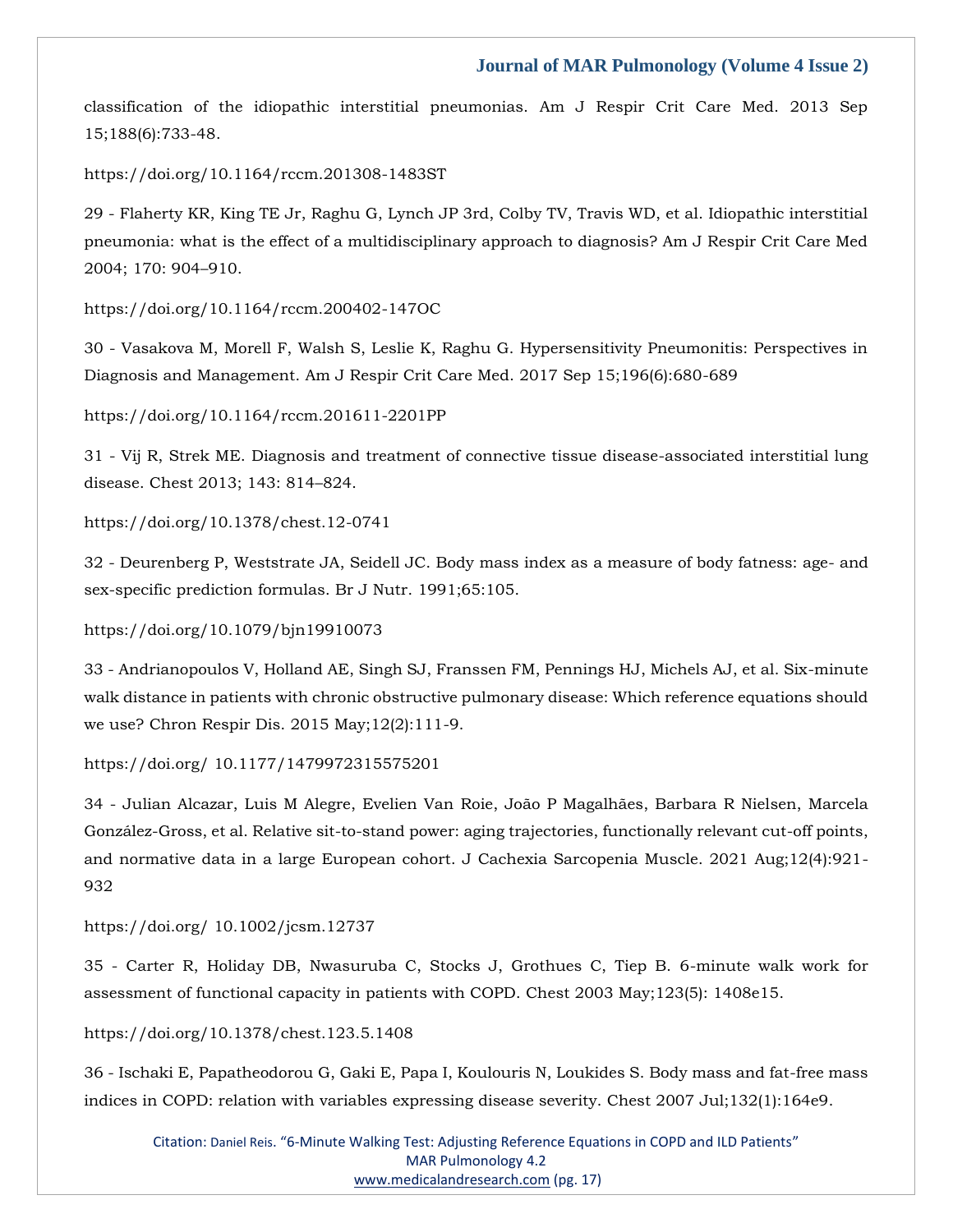#### https://doi.org/10.1378/chest.06-2789

37 - Huijsmans RJ, de Haan A, ten Hacken NN, Straver RV, van't Hul AJ. The clinical utility of the GOLD classification of COPD disease severity in pulmonary rehabilitation. Respir Med 2008 Jan;102(1):162e71.

https://doi.org/10.1016/j.rmed.2007.07.008

38 - Lee YK, Oh YM, Lee JH, Kim EK, Kim N, Seo JB, et al. Quantitative assessment of emphysema, air trapping, and airway thickening on computed tomography. Lung 2008 MayeJun; 186(3):157e65.

https://doi.org/10.1007/s00408-008-9071-0

39 - Spruit MA, Singh SJ, Garvey C, ZuWallack R, Nici L, Rochester C, et al. An official American Thoracic Society/European Respiratory Society statement: key concepts and advances in pulmonary rehabilitation. Am J Respir Crit Care Med. 2013 Oct 15;188(8):e13-64.

https://doi.org/ 10.1164/rccm.201309-1634ST.

40 - Nishiyama O, Yamazaki R, Sano H, Iwanaga T, Higashimoto Y, Kume H, et al. Pulmonary Hemodynamics and Six-Minute Walk Test Outcomes in Patients with Interstitial Lung Disease. Can Respir J. 2016; 2016: 3837182

https://doi.org/10.1155/2016/3837182

41 - Iwama AM, Andrade GN, Shima P, Tanni SE, Godoy I, Dourado VZ. The six-minute walk test and body weight-walk distance product in healthy Brazilian subject. Braz J Med Biol Res, 42 (2009), pp. 1080-1085

https://doi.org/10.1590/S0100-879X2009005000032

42 - Soares MR, Pereira CAC. Six-minute walk test: reference values for healthy adults in Brazil. J Bras Pneumol, 37 (2011), pp. 576-583

https://doi.org/10.1590/s1806-37132011000500003

43 - Jagoe RT, Engelen MP. Muscle Wasting and Changes in Muscle Protein Metabolism in Chronic Obstructive Pulmonary Disease. Eur Respir J Suppl. 2003 Nov; 46:52s-63s

https://doi.org/10.1183/09031936.03.00004608

44 - Guler SA, Hur SA, Lear SA, Cam PG, Ryerson CJ. Body Composition, Muscle Function, and Physical Performance in Fibrotic Interstitial Lung Disease: A Prospective Cohort Study. Respir Res. 2019 Mar 12;20(1):56

https://doi.org/10.1186/s12931-019-1019-9

Citation: Daniel Reis. "6-Minute Walking Test: Adjusting Reference Equations in COPD and ILD Patients" MAR Pulmonology 4.2 [www.medicalandresearch.com](http://www.medicalandresearch.com/) (pg. 18)